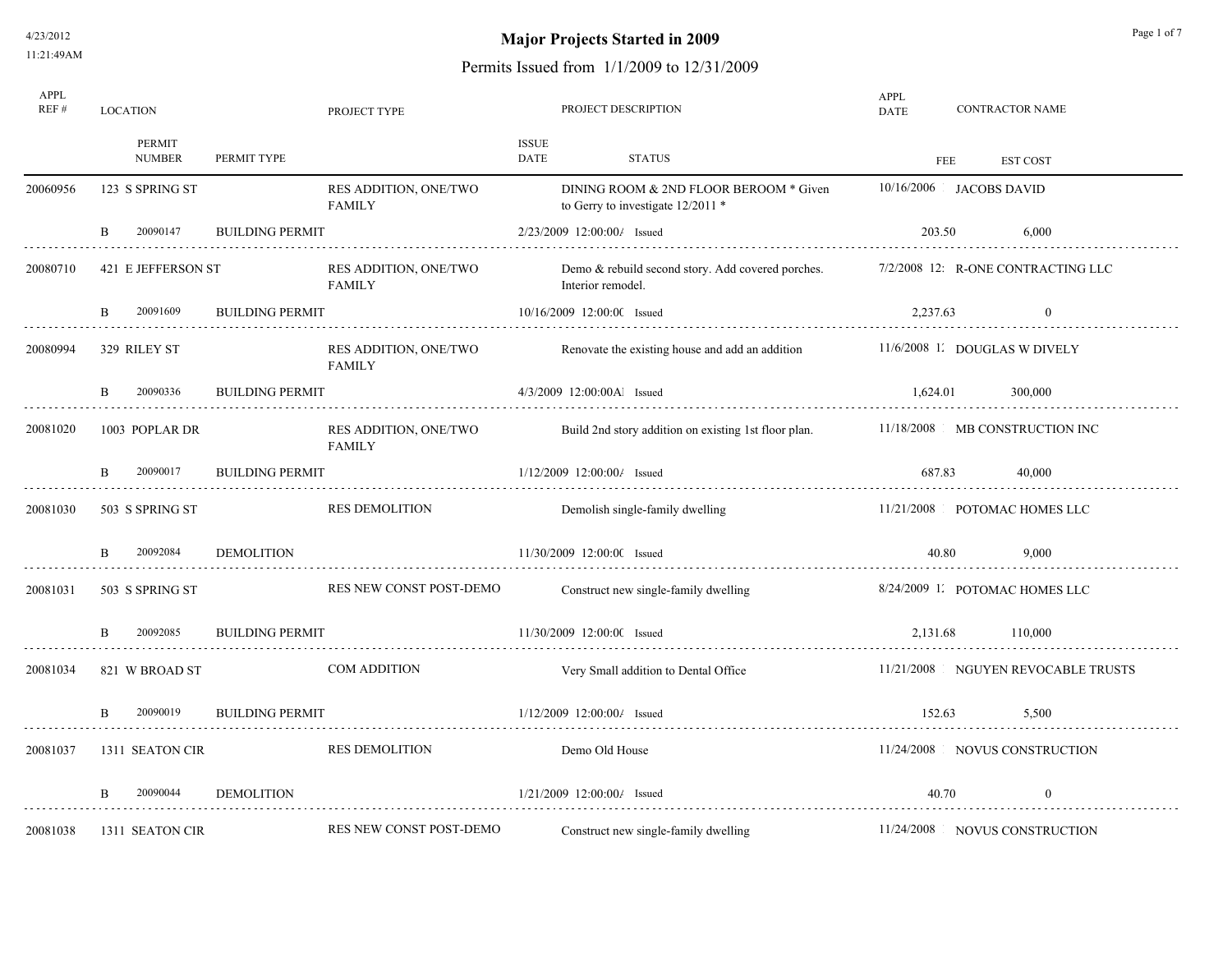4/23/2012 11:21:49AM

# **Major Projects Started in 2009** Page 2 of 7

| APPL<br>REF# | <b>LOCATION</b>          |                        | PROJECT TYPE                           |                            |                 | PROJECT DESCRIPTION                                                                                    | APPL<br><b>DATE</b> |     | <b>CONTRACTOR NAME</b>                        |  |
|--------------|--------------------------|------------------------|----------------------------------------|----------------------------|-----------------|--------------------------------------------------------------------------------------------------------|---------------------|-----|-----------------------------------------------|--|
|              | PERMIT<br><b>NUMBER</b>  | PERMIT TYPE            |                                        | <b>ISSUE</b><br>DATE       |                 | STATUS                                                                                                 |                     | FEE | <b>EST COST</b>                               |  |
|              | 20090056<br>$\mathbf{B}$ | <b>BUILDING PERMIT</b> |                                        |                            |                 | 1/26/2009 12:00:00/ Issued                                                                             | 2,503.97            |     | 375,000                                       |  |
| 20081042     | 903 HILLWOOD AVE         |                        | RES ADDITION, ONE/TWO<br><b>FAMILY</b> |                            |                 | Two story addition                                                                                     |                     |     | 11/26/2008 MT VERNON BUILDERS                 |  |
| .            | 20090114<br>B            | <b>BUILDING PERMIT</b> |                                        |                            |                 | 2/11/2009 12:00:00/ Issued                                                                             | 290.50              |     | 125,000                                       |  |
| 20081084     | 450 W BROAD ST           |                        | <b>COM ADDITION</b>                    |                            |                 | Adding new storefront, door & walkway                                                                  |                     |     | 12/12/2008 ROBERT A YOUNG ASSOCIATES INC      |  |
| .            | 20091268<br>B            | <b>BUILDING PERMIT</b> |                                        | 8/10/2009 12:00:00/ Issued |                 |                                                                                                        | 127.50              |     | $\theta$                                      |  |
| 20090021     | 613 POPLAR DR            |                        | RES ADDITION, ONE/TWO<br><b>FAMILY</b> |                            |                 | Add bath and porch to back of house add interior<br>bath within basement                               |                     |     | 1/16/2009 1. J L TIPPETT CONSTRUCTION CO, INC |  |
|              | 20090093<br>B.           | <b>BUILDING PERMIT</b> |                                        | 2/4/2009 12:00:00Al Issued |                 |                                                                                                        | 228.94              |     | 48,000                                        |  |
| 20090037     | 115 BUXTON RD            |                        | RES NEW CONSTRUCTION                   |                            | CO <sub>.</sub> | Build new house on vacant lot Final and permanent                                                      |                     |     | 1/29/2009 1. HEMPHILL & WRIGHT, INC           |  |
|              | 20090417<br>B.           | <b>BUILDING PERMIT</b> |                                        |                            |                 | 4/15/2009 12:00:00/ Issued                                                                             | 2.314.81            |     | $\Omega$                                      |  |
| 20090041     | 306 A PINE ST            |                        | RES NEW CONSTRUCTION                   |                            |                 | Construct new single-family dwelling                                                                   |                     |     | $1/29/2009$ 1. RANDHAWA INC                   |  |
|              | 20090789                 | <b>BUILDING PERMIT</b> |                                        |                            |                 | 5/14/2009 12:00:00/ Issued                                                                             | 1.940.47            |     |                                               |  |
| 20090042     | 306 B PINE ST            |                        | RES NEW CONSTRUCTION                   |                            |                 | Construct new single-family dwelling                                                                   |                     |     | $1/29/2009$ 1. RANDHAWA INC                   |  |
|              | 20090785                 | <b>BUILDING PERMIT</b> |                                        |                            |                 | 5/14/2009 12:00:00/ Issued                                                                             | 1.940.81            |     | 215,000                                       |  |
| 20090051     | 201 CLEAVE DR            |                        | RES ADDITION, ONE/TWO<br><b>FAMILY</b> |                            |                 | Add One Bedroom and remodel bathroom                                                                   |                     |     | 2/3/2009 12: SEAWOOD HOMES INC                |  |
|              | 20090305                 | <b>BUILDING PERMIT</b> |                                        |                            |                 | 3/25/2009 12:00:00/ Issued                                                                             | 446.43              |     | 150,000                                       |  |
| 20090057     | 6607 WILSON BLVD         |                        | COM NEW CONSTRUCTION                   |                            |                 | Construct new commercial building: BJ's Wholesale<br>Club Final and Permanent Certificate of Occupancy |                     |     | 2/4/2009 12: EILERSON DEVELOPMENT CORPORATI   |  |
|              | 20091620<br>B            | <b>BUILDING PERMIT</b> |                                        |                            |                 | 10/19/2009 12:00:00 Issued                                                                             | 58,741.80           |     | 3,000,000                                     |  |
| .            |                          |                        |                                        |                            |                 |                                                                                                        |                     |     |                                               |  |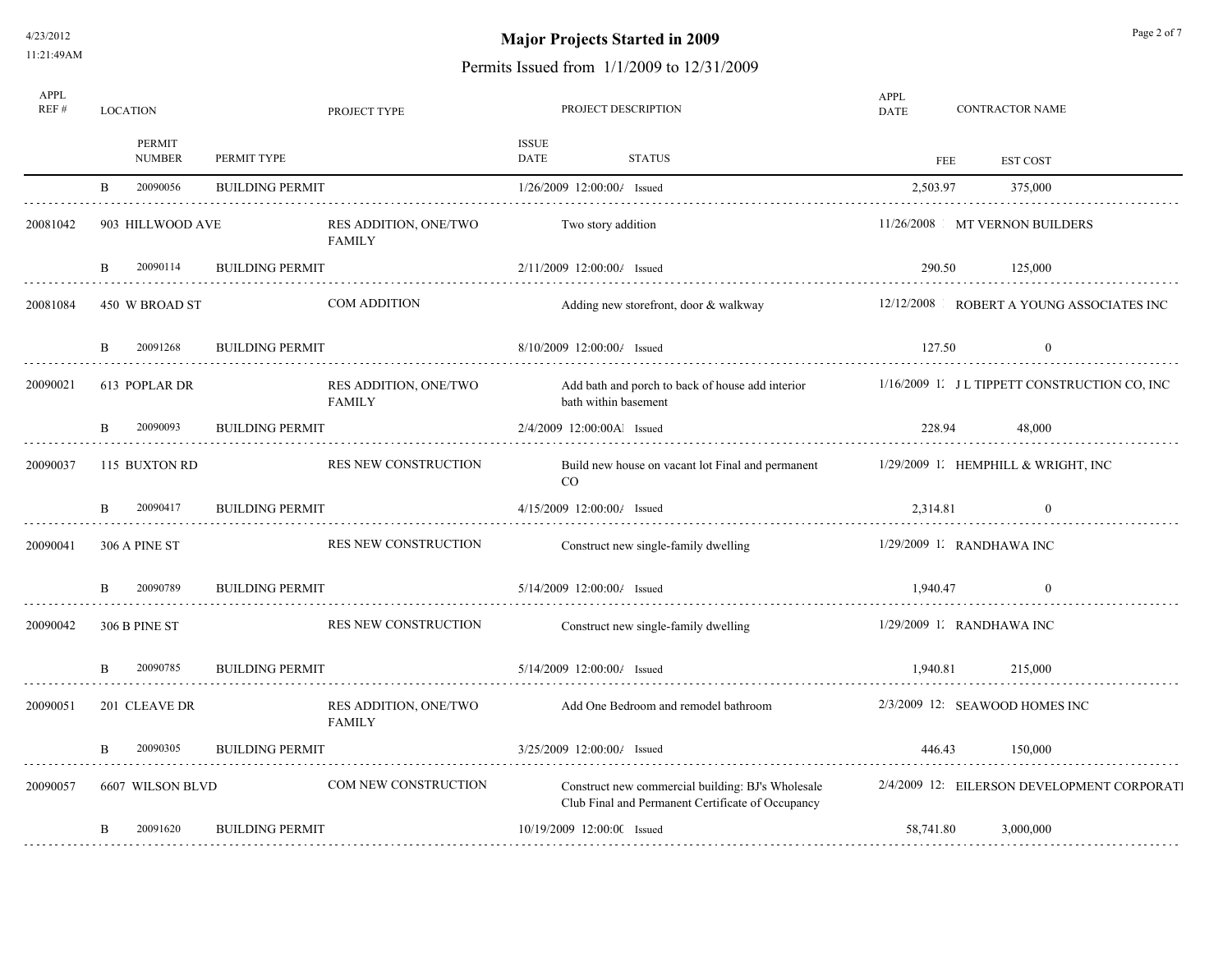# **Major Projects Started in 2009** Page 3 of 7

| APPL<br>REF# | <b>LOCATION</b>          |                        | PROJECT TYPE                           |                              | PROJECT DESCRIPTION                                   | APPL<br><b>DATE</b>       | <b>CONTRACTOR NAME</b> |                                             |  |
|--------------|--------------------------|------------------------|----------------------------------------|------------------------------|-------------------------------------------------------|---------------------------|------------------------|---------------------------------------------|--|
|              | PERMIT<br><b>NUMBER</b>  | PERMIT TYPE            |                                        | <b>ISSUE</b><br>DATE         | <b>STATUS</b>                                         | FEE                       |                        | <b>EST COST</b>                             |  |
| 20090073     | 1005 HILLWOOD AVE        |                        | RES ADDITION, ONE/TWO<br><b>FAMILY</b> |                              | Addition to home and porch                            | 2/13/2009 1. SUNDECKS INC |                        |                                             |  |
|              | 20090193<br><sub>B</sub> | <b>BUILDING PERMIT</b> |                                        | 3/6/2009 12:00:00Al Issued   |                                                       | 305.25                    |                        | 137.302                                     |  |
| 20090081     | 118 W CAMERON RD         |                        | RES NEW CONSTRUCTION                   |                              | Construct new house on lot from long-ago demolition   |                           |                        | 2/17/2009 1 GOYONAGA, MANUEL & CALATAYUD    |  |
|              | 20091251<br>B.           | <b>BUILDING PERMIT</b> |                                        | 8/7/2009 12:00:00Al Issued   |                                                       | 2,516.09                  |                        | $\theta$                                    |  |
| 20090128     | 6607 WILSON BLVD         |                        | <b>COM DEMOLITION</b>                  |                              | Demolish existing Noland Plumbing building            |                           |                        | 3/9/2009 12: EILERSON DEVELOPMENT CORPORATI |  |
|              | 20091478<br>B.           | <b>DEMOLITION</b>      |                                        | 9/18/2009 12:00:00/ Issued   |                                                       | 494.70                    |                        | 26,800                                      |  |
| 20090169     | 300 RILEY ST             |                        | RES ADDITION, ONE/TWO<br><b>FAMILY</b> |                              | Add new 2nd Story and replace existing front porch    |                           |                        | 3/12/2009 1. MARC DESIGN BUILD INC          |  |
|              | 20090345<br>B.           | <b>BUILDING PERMIT</b> |                                        | 4/7/2009 12:00:00Al Issued   |                                                       | 661.38                    |                        | 131,000                                     |  |
| 20090187     | 400 S SPRING ST          |                        | RES ADDITION, ONE/TWO<br><b>FAMILY</b> |                              | Addition with 2nd floor interior renovations          |                           |                        | 3/23/2009 1. MASCARENHAS ALLAN              |  |
|              | 20090588<br><sub>B</sub> | <b>BUILDING PERMIT</b> |                                        | 4/27/2009 12:00:00/ Issued   |                                                       | 529.10                    |                        | 40.000                                      |  |
| 20090188     | 311 VAN BUREN ST         |                        | RES ADDITION, ONE/TWO<br><b>FAMILY</b> | driveway                     | Add 2story addition, deck, patio, retaining wall $\&$ |                           |                        | 3/23/2009 1. CARNEMARK SYSTEMS & DESIGN INC |  |
|              | 20090870                 | <b>BUILDING PERMIT</b> |                                        | 5/27/2009 12:00:00/ Issued   |                                                       | 811.84                    |                        | $\theta$                                    |  |
| 20090204     | 610 LANGSTON LANE        |                        | RES ADDITION, ONE/TWO<br><b>FAMILY</b> |                              | Mud room addition extended on deck                    |                           |                        | $3/26/2009$ 1. SULC, BRIAN L & CELESTE A    |  |
|              | 20090540                 | <b>BUILDING PERMIT</b> |                                        | $4/22/2009$ 12:00:00/ Issued |                                                       | 152.63                    |                        | 40.000                                      |  |
| 20090205     | 316 W ROSEMARY LANE      |                        | RES ADDITION, ONE/TWO<br>FAMILY        | house                        | family room addition w/ screened porch-back of        |                           |                        | 3/27/2009 1. CHRISTOPHER C FOX              |  |
|              | 20090873                 | <b>BUILDING PERMIT</b> |                                        | 5/28/2009 12:00:00/ Issued   |                                                       | 529.10                    |                        | 24,950                                      |  |
| 20090220     | 211 PENNSYLVANIA AVE     |                        | RES ADDITION, ONE/TWO<br>FAMILY        |                              | Pop-up to finish attic level; construct front porch   | 4/9/2009 12: JUAN E PENA  |                        |                                             |  |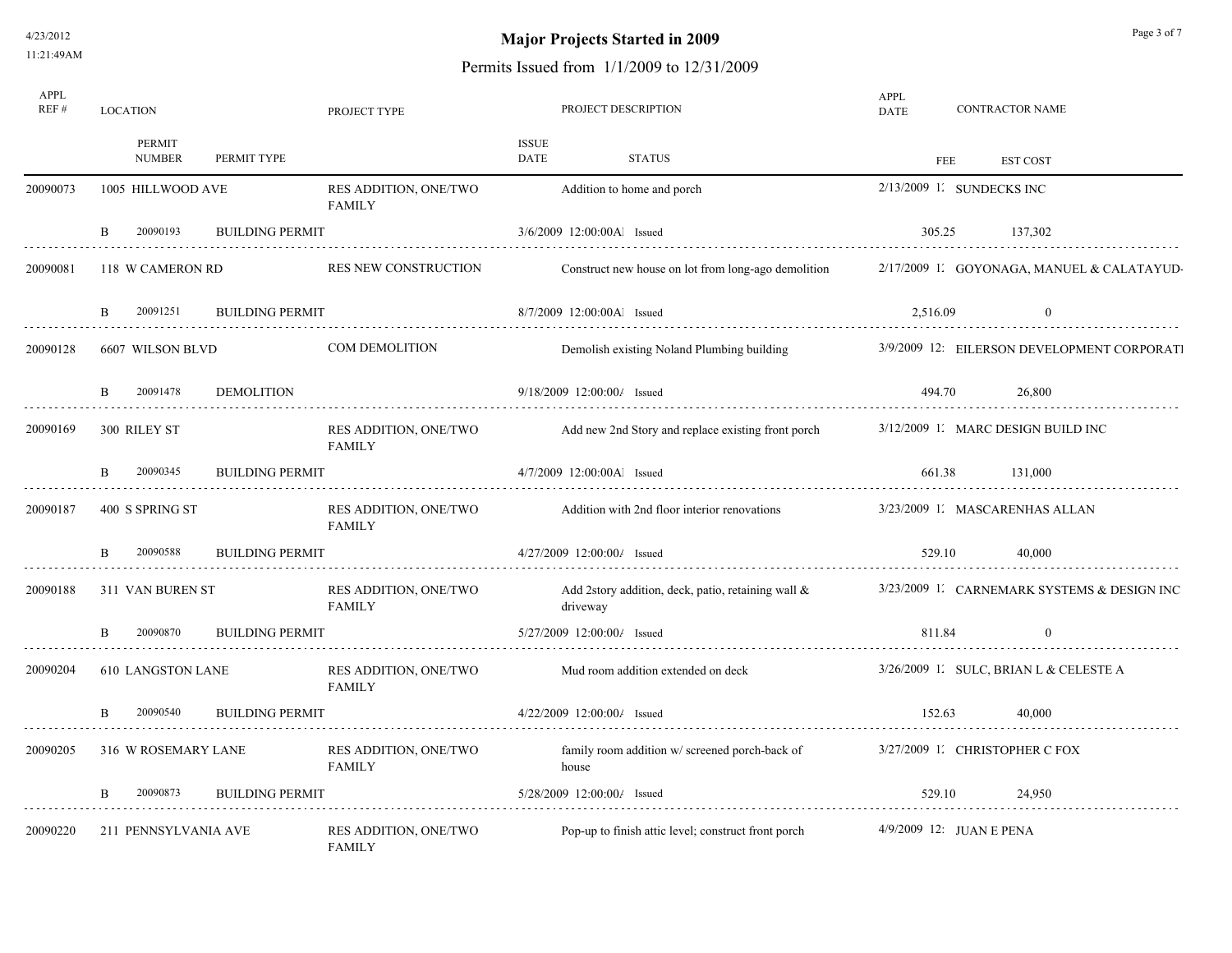# **Major Projects Started in 2009** Page 4 of 7

| APPL<br>REF# | <b>LOCATION</b>          |                        | PROJECT TYPE                           |                      | PROJECT DESCRIPTION                                                                  | APPL<br><b>DATE</b> |     | <b>CONTRACTOR NAME</b>                     |  |  |
|--------------|--------------------------|------------------------|----------------------------------------|----------------------|--------------------------------------------------------------------------------------|---------------------|-----|--------------------------------------------|--|--|
|              | PERMIT<br><b>NUMBER</b>  | PERMIT TYPE            |                                        | <b>ISSUE</b><br>DATE | <b>STATUS</b>                                                                        |                     | FEE | <b>EST COST</b>                            |  |  |
|              | $\mathbf{B}$<br>20091217 | <b>BUILDING PERMIT</b> |                                        |                      | 7/29/2009 12:00:00/ Issued                                                           | 655.04              |     | 40.000                                     |  |  |
| 20090240     | 304 A PINE ST            |                        | <b>RES NEW CONSTRUCTION</b>            |                      | 304-A Pine St-Construction new house                                                 |                     |     | $4/15/2009$ 1. RANDHAWA INC                |  |  |
| .            | 20091259<br>B            | <b>BUILDING PERMIT</b> |                                        |                      | 8/7/2009 12:00:00Al Issued                                                           | 1,940.47            |     | 220,000                                    |  |  |
| 20090241     | 304 B PINE ST            |                        | <b>RES NEW CONSTRUCTION</b>            |                      | 304-B Pine St-Construction new house                                                 |                     |     | 4/15/2009 1. RANDHAWA INC                  |  |  |
|              | 20091263<br>B            | <b>BUILDING PERMIT</b> |                                        |                      | 8/7/2009 12:00:00Al Issued                                                           | 1,940.81            |     | 220,000                                    |  |  |
| 20090248     | 910 PARK AVE             |                        | RES ADDITION, ONE/TWO<br><b>FAMILY</b> |                      | Rear 1 - Story Addition, Second Story Dormers                                        |                     |     | 4/17/2009 1 NORTH SHORE DESIGN LLC         |  |  |
|              | 20090866<br>B.           | <b>BUILDING PERMIT</b> |                                        |                      | $5/26/2009$ 12:00:00/ Issued                                                         | 366.55              |     | 180,000                                    |  |  |
| 20090250     | 319 PENNSYLVANIA AVE     |                        | RES NEW CONSTRUCTION                   |                      | Build new house on vacant lot                                                        |                     |     | $4/20/2009$ I. DORSCHNER, JAMES &          |  |  |
|              | 20091125<br><sub>B</sub> | <b>BUILDING PERMIT</b> |                                        |                      | 7/9/2009 12:00:00Al Issued                                                           | 2.302.60            |     | $\Omega$                                   |  |  |
| 20090276     | 621 LAURA DR             |                        | RES ADDITION, ONE/TWO<br><b>FAMILY</b> |                      | 8x15 addition bedroom                                                                |                     |     | 5/5/2009 12: SCHROEDER DESIGN/BUILD INC    |  |  |
|              | 20090901<br>B.           | <b>BUILDING PERMIT</b> |                                        |                      | $6/1/2009$ 12:00:00Al Issued                                                         | 162.80              |     | 3.000                                      |  |  |
| 20090291     | 706 TIMBER LN            |                        | RES ADDITION, ONE/TWO<br><b>FAMILY</b> |                      | Construct new one car garage, bath and pantry area                                   |                     |     | 5/7/2009 12: SUMMIT RIDGE CONSTRUCTION INC |  |  |
|              | 20090930<br>B.           | <b>BUILDING PERMIT</b> |                                        |                      | 6/9/2009 12:00:00Al Issued                                                           | 471.23              |     | $\theta$                                   |  |  |
| 20090306     | 528 GREAT FALLS ST       |                        | RES ADDITION, ONE/TWO<br><b>FAMILY</b> |                      | 2 Story Addition, Kitchen & Bath Redo, Fin Garage                                    |                     |     | 5/14/2009 1 R-ONE CONTRACTING LLC          |  |  |
| .            | 20091281<br>B.           | <b>BUILDING PERMIT</b> |                                        |                      | $8/13/2009$ 12:00:00/ Issued                                                         | 834.72              |     | 100,000                                    |  |  |
| 20090324     | 300 PINE ST              |                        | RES NEW CONSTRUCTION                   |                      | Construct new single-family dwelling Final and<br>Permanent Certificate of Occupancy |                     |     | 5/22/2009 1. TROTT, MATTHEW $\&$           |  |  |
|              | 20091423<br>B            | <b>BUILDING PERMIT</b> |                                        |                      | $9/10/2009$ 12:00:00/ Issued                                                         | 3,074.99            |     | 350,000                                    |  |  |
|              |                          |                        |                                        |                      |                                                                                      |                     |     |                                            |  |  |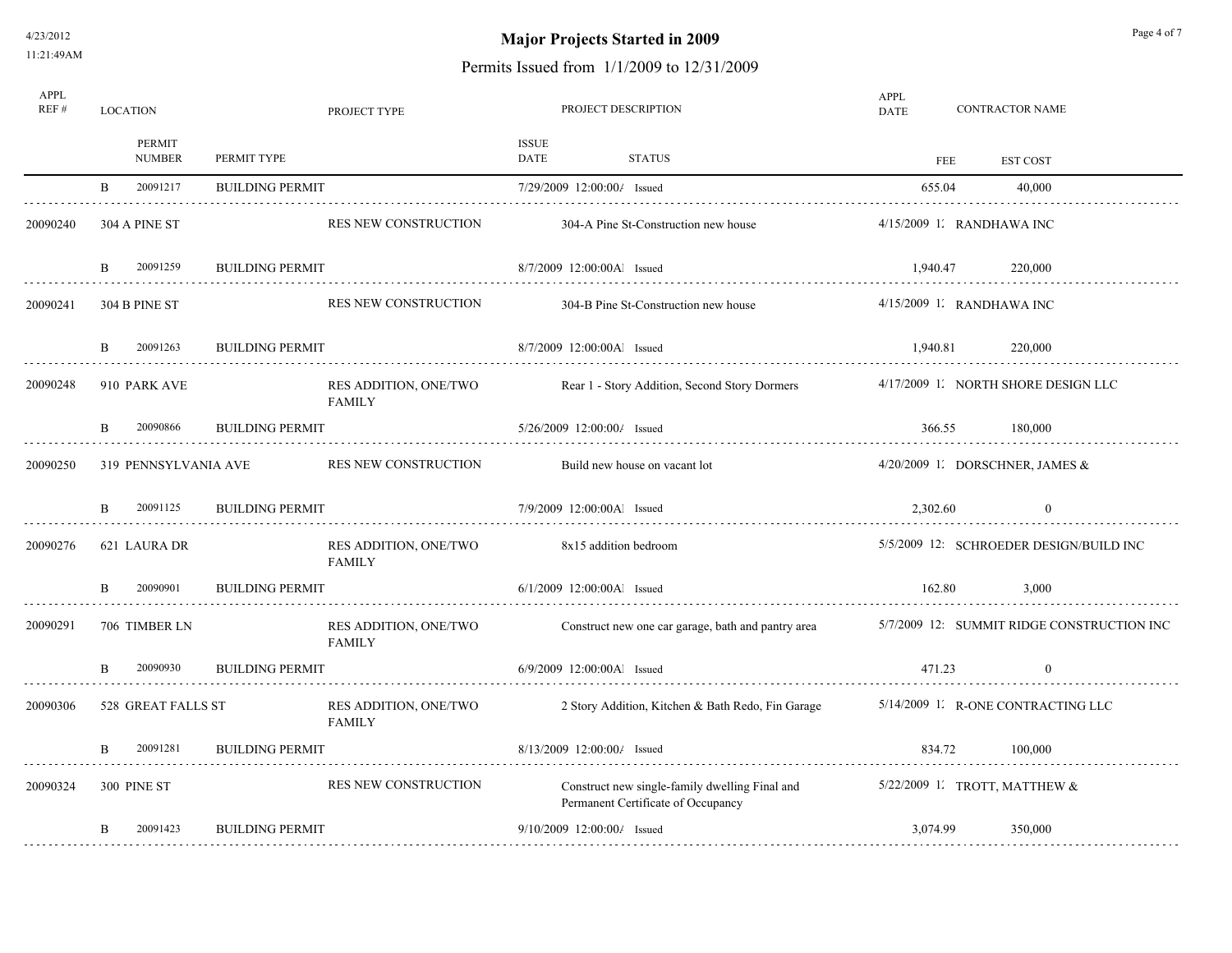# **Major Projects Started in 2009** Page 5 of 7

| APPL<br>REF# | <b>LOCATION</b>          |                        | PROJECT TYPE                           |                             |                              | PROJECT DESCRIPTION                                                               | APPL<br>DATE |        | <b>CONTRACTOR NAME</b>                        |
|--------------|--------------------------|------------------------|----------------------------------------|-----------------------------|------------------------------|-----------------------------------------------------------------------------------|--------------|--------|-----------------------------------------------|
|              | PERMIT<br><b>NUMBER</b>  | PERMIT TYPE            |                                        | <b>ISSUE</b><br><b>DATE</b> |                              | <b>STATUS</b>                                                                     |              | FEE    | <b>EST COST</b>                               |
| 20090331     | 1007 HILLWOOD AVE        |                        | RES ADDITION, ONE/TWO<br><b>FAMILY</b> |                             |                              | Master Suite; Family room Addition                                                |              |        | 5/27/2009 1. DANIELS DESIGN AND REMODELING    |
|              | 20091019<br><sub>B</sub> | <b>BUILDING PERMIT</b> |                                        |                             | 6/26/2009 12:00:00/ Issued   |                                                                                   | 562.17       |        | 85,562                                        |
| 20090340     | 1010 MADISON LANE        |                        | <b>RES DEMOLITION</b>                  |                             | Demo home                    |                                                                                   |              |        | 5/29/2009 1. CELEBRITY HOMES LC               |
|              | 20091226<br><sub>B</sub> | <b>DEMOLITION</b>      |                                        |                             | 7/30/2009 12:00:00/ Issued   |                                                                                   |              | 40.80  | 10,000                                        |
| 20090341     | 1010 MADISON LANE        |                        | RES NEW CONST POST-DEMO                |                             | Build new home               |                                                                                   |              |        | 5/29/2009 1. CELEBRITY HOMES LC               |
|              | 20091215<br>B            | <b>BUILDING PERMIT</b> |                                        |                             | 7/28/2009 12:00:00/ Issued   |                                                                                   | 2,640.30     |        | 200,000                                       |
| 20090342     | 1010 N SYCAMORE ST       |                        | RES ADDITION, ONE/TWO<br><b>FAMILY</b> |                             |                              | Two-story addition on rear of house. Modular<br>building. Covered porch and deck. |              |        | 5/29/2009 1. SHORT HILL DESIGN & CONSTRUCTION |
|              | 20090981<br>B.           | <b>BUILDING PERMIT</b> |                                        |                             | $6/15/2009$ 12:00:00/ Issued |                                                                                   | 423.28       |        | 97,000                                        |
| 20090371     | 500 E JEFFERSON ST       |                        | RES ADDITION, ONE/TWO<br>FAMILY        |                             |                              | Addition/Renovation to home                                                       |              |        | 6/5/2009 12 HOUSECRAFT LLC                    |
|              | 20091248                 | <b>BUILDING PERMIT</b> |                                        | 8/6/2009 12:00:00Al Issued  |                              |                                                                                   |              | 775.71 | 375,000                                       |
| 20090385     | 1113 N TUCKAHOE ST       |                        | RES ADDITION, ONE/TWO<br><b>FAMILY</b> |                             |                              | Construct 12' x 20' deck and 12' x 16' addition                                   |              |        | 6/11/2009 1. RESOURCE CONSTRUCTION LLC        |
|              | 20091212<br>B.           | <b>BUILDING PERMIT</b> |                                        | 7/28/2009 12:00:00/ Issued  |                              |                                                                                   | 282.54       |        | 15,000                                        |
| 20090391     | 125 W CAMERON RD         |                        | RES ADDITION, ONE/TWO<br><b>FAMILY</b> |                             | bedrooms                     | Two-floor addition: family room, kitchen, two                                     |              |        | 6/15/2009 1. POTTS & CHAPA CONSTRUCTION INC   |
|              | 20091111<br>B.           | <b>BUILDING PERMIT</b> |                                        |                             | 7/8/2009 12:00:00Al Issued   |                                                                                   | 575.82       |        | 140,000                                       |
| 20090414     | 401 E COLUMBIA ST        |                        | <b>RES DEMOLITION</b>                  |                             |                              | Demo old house make way for new                                                   |              |        | 6/29/2009 1. POTOMAC HOMES LLC                |
|              | 20091371<br>B.           | <b>DEMOLITION</b>      |                                        |                             | 8/28/2009 12:00:00/ Issued   |                                                                                   |              | 40.80  | $\theta$                                      |
| 20090415     | 401 E COLUMBIA ST        |                        | RES NEW CONST POST-DEMO                |                             |                              | Construct new single-family dwelling                                              |              |        | 6/29/2009 1. POTOMAC HOMES LLC                |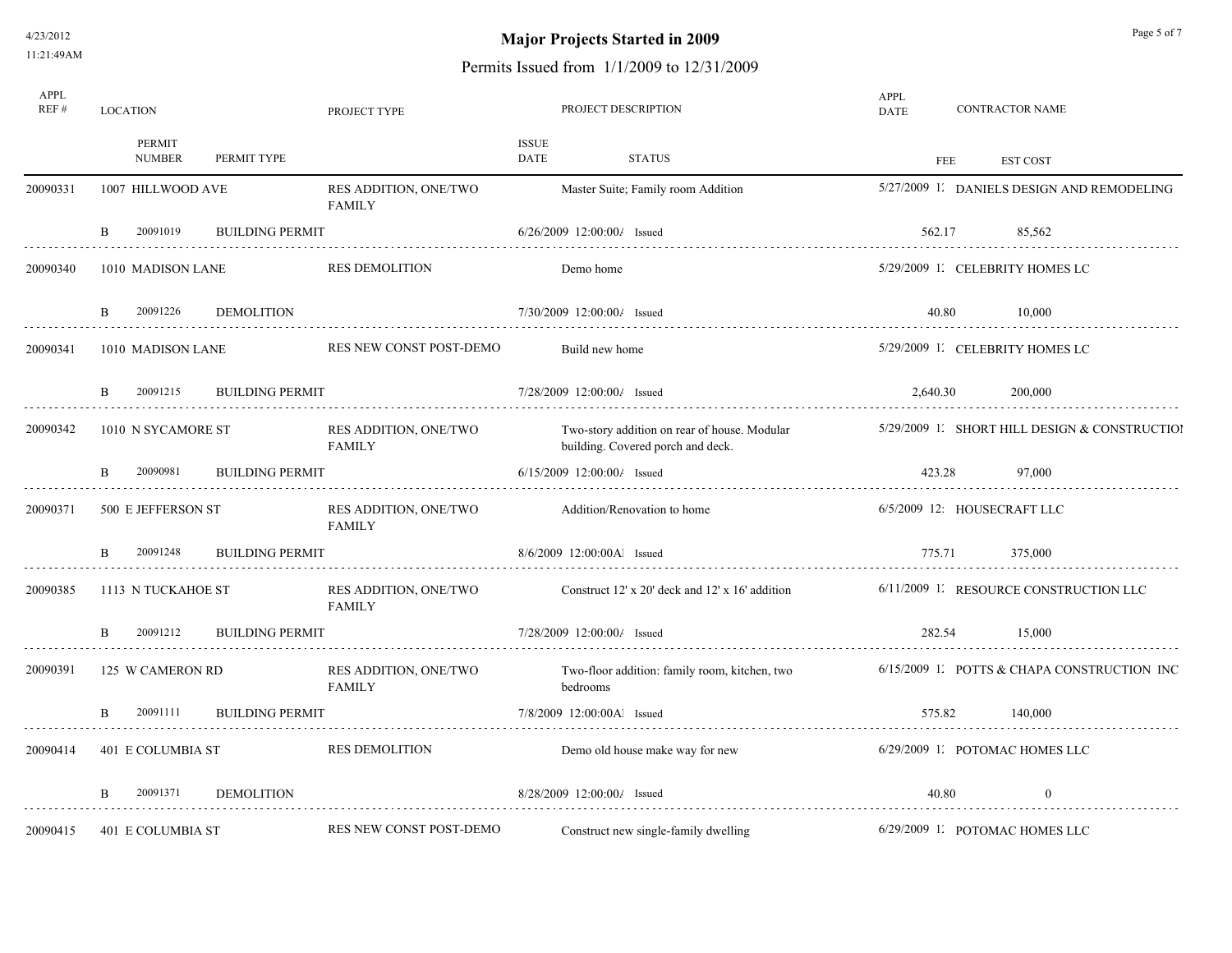4/23/2012 11:21:49AM

# **Major Projects Started in 2009** Page 6 of 7

| APPL<br>REF# |    | <b>LOCATION</b>         |                        | PROJECT TYPE                           |                      | PROJECT DESCRIPTION                  |                                                      | APPL<br>DATE                 | <b>CONTRACTOR NAME</b>                       |
|--------------|----|-------------------------|------------------------|----------------------------------------|----------------------|--------------------------------------|------------------------------------------------------|------------------------------|----------------------------------------------|
|              |    | PERMIT<br><b>NUMBER</b> | PERMIT TYPE            |                                        | <b>ISSUE</b><br>DATE | <b>STATUS</b>                        |                                                      | FEE                          | <b>EST COST</b>                              |
|              | B. | 20091396                | <b>BUILDING PERMIT</b> |                                        |                      | 9/4/2009 12:00:00Al Issued           |                                                      | 3,791.70                     | 500,000                                      |
| 20090489     |    | 1302 SEATON LANE        |                        | RES ADDITION, ONE/TWO<br><b>FAMILY</b> |                      | to 2nd                               | Adding Kitchen and Porch to 1st floor and bedrooms   |                              | 7/30/2009 1. COBUCCI CHRISTOPHER M & KATHLEI |
| .            | B. | 20091611                | <b>BUILDING PERMIT</b> |                                        |                      | 10/16/2009 12:00:00 Issued           |                                                      | 602.67                       | 100,000                                      |
| 20090499     |    | 426 SHERROW AVE         |                        | RES ADDITION, ONE/TWO<br><b>FAMILY</b> |                      |                                      | Build new addition on existing foundation            |                              | 8/4/2009 12: JAMES C MCLAUGHLIN              |
|              | B. | 20091320                | <b>BUILDING PERMIT</b> |                                        |                      | 8/21/2009 12:00:00/ Issued           |                                                      | 163.20                       | 24,234                                       |
| 20090522     |    | 322 GROVE AVE           |                        | <b>RES DEMOLITION</b>                  |                      | Demo house                           |                                                      | $8/10/2009$ 1. RANDHAWA, INC |                                              |
|              | B. | 20092116                | DEMOLITION             |                                        |                      | 12/2/2009 12:00:00/ Issued           |                                                      | 40.80                        | 8,000                                        |
| 20090523     |    | 322 GROVE AVE           |                        | RES NEW CONST POST-DEMO                |                      | Construct new single-family dwelling |                                                      | 8/10/2009 1. RANDHAWA INC    |                                              |
|              | B. | 20092215                | <b>BUILDING PERMIT</b> |                                        |                      | 12/18/2009 12:00:00 Issued           |                                                      | 2.557.85                     | 300,000                                      |
| 20090545     |    | 314 LITTLE FALLS ST     |                        | RES ADDITION, ONE/TWO<br>FAMILY        |                      | 1 Story Frame and Siding Addition    |                                                      |                              | 8/20/2009 1. THOUGHTFUL DEVELOPMENT LLC      |
| .            | B  | 20091378                | <b>BUILDING PERMIT</b> |                                        |                      | 8/31/2009 12:00:00/ Issued           |                                                      | 357.00                       | 35,000                                       |
| 20090578     |    | 104 W GEORGE MASON RD   |                        | RES ADDITION, ONE/TWO<br><b>FAMILY</b> |                      |                                      | Add 2-story addition $w$ attic $\&$ basement renov.  |                              | 8/25/2009 1. NOVUS CONSTRUCTION              |
|              | B. | 20091515                | <b>BUILDING PERMIT</b> |                                        |                      | $9/23/2009$ 12:00:00/ Issued         |                                                      | 928.20                       | $\theta$                                     |
| 20090602     |    | 317 W ROSEMARY LANE     |                        | RES ADDITION, ONE/TWO<br>FAMILY        |                      | Addition and interior renovations    |                                                      |                              | 8/31/2009 1. G N CONTRACTING INC             |
|              |    | 20091764                | <b>BUILDING PERMIT</b> |                                        |                      | $11/4/2009$ $12:00:00/$ Issued       |                                                      | 1.251.08                     | $\theta$                                     |
| 20090616     |    | 218 N CHERRY ST         |                        | RES ADDITION, ONE/TWO<br><b>FAMILY</b> |                      | space                                | Renovate Addition to existing Garage with full attic |                              | 9/4/2009 12: JANUSZ BAZYLUK                  |
|              | B. | 20091594                | <b>BUILDING PERMIT</b> |                                        |                      | 10/13/2009 12:00:00 Issued           |                                                      | 537.03                       | 130,000                                      |
|              |    |                         |                        |                                        |                      |                                      |                                                      |                              |                                              |